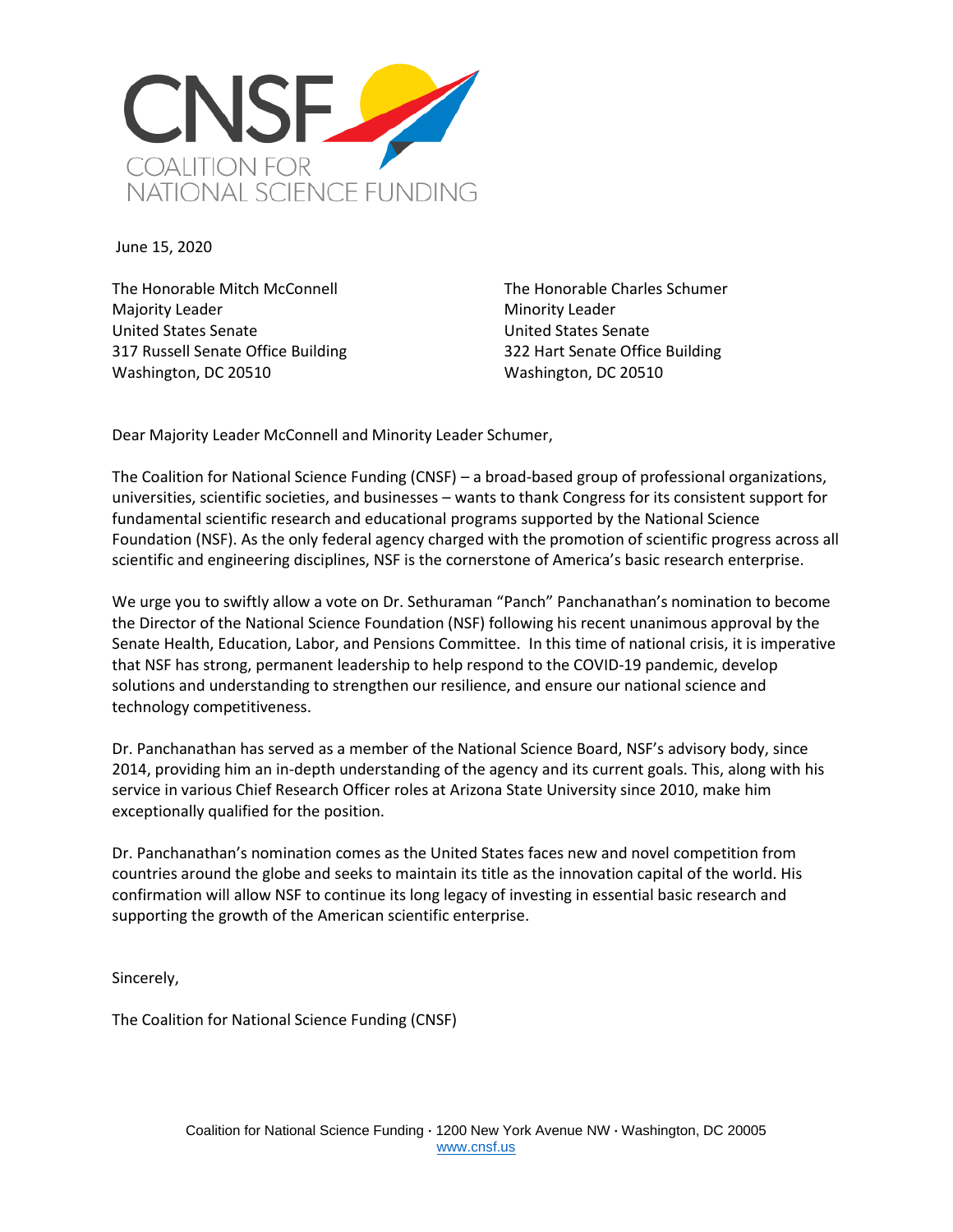

American Anthropological Association American Association for the Advancement of Science American Association of Geographers American Association of Physics Teachers American Astronomical Society American Chemical Society American Economic Association American Educational Research Association American Geophysical Union American Institute of Biological Sciences American Institute for Medical and Biological Engineering (AIMBE) American Institute of Physics American Mathematical Society American Physiological Society American Political Science Association American Psychological Association American Society for Engineering Education American Society for Microbiology American Society of Agronomy American Society of Civil Engineers American Society of Mechanical Engineers American Society of Plant Biologists American Sociological Association American Statistical Association Association for Psychological Science Association for Women in Mathematics Association for Women in Science Association of American Medical Colleges Association of American Universities Association of Public and Land-grant Universities Battelle Biophysical Society Boise State University Boston University Brandeis University Brown University California Institute of Technology Cavarocchi Ruscio Dennis Associates Coalition for Academic Scientific Computation Computing Research Association Consortium of Social Science Associations Cornell University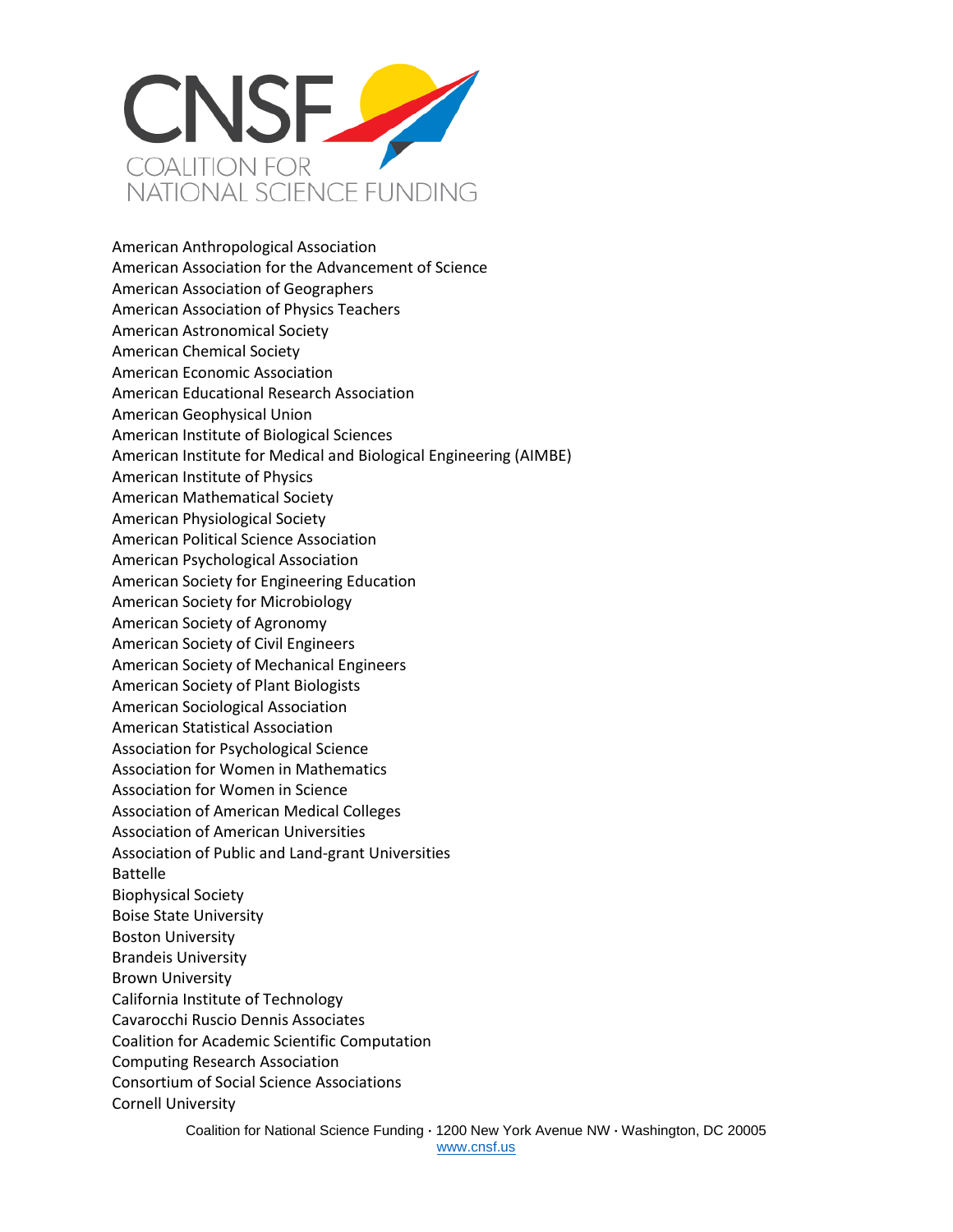

Council of Graduate Schools Crop Science Society of America Duke University Eastman Ecological Society of America Entomological Society of America Eversole Associates Federation of Associations in Behavioral & Brain Sciences Federation of American Societies for Experimental Biology Florida State University Forge Policy Solutions Geological Society of America George Mason University Georgia Institute of Technology IEEE-USA Incorporated Research Institutions for Seismology (IRIS) Indiana University Lehigh University Lewis-Burke Associates LLC Linguistic Society of America Massachusetts Institute of Technology Mathematical Association of America Michigan State University Michigan Technological University Mineralogical Society of America Museum of Science, Boston National Association of Marine Laboratories National Communication Association National Postdoctoral Association National Science Teachers Association New York University Northern Illinois University Northwestern University Pennsylvania State University Population Association of America/Association of Population Centers Princeton University Psychonomic Society PsySiP: Psychology of Science in Policy Purdue University Research!America Rutgers, The State University of New Jersey SACNAS